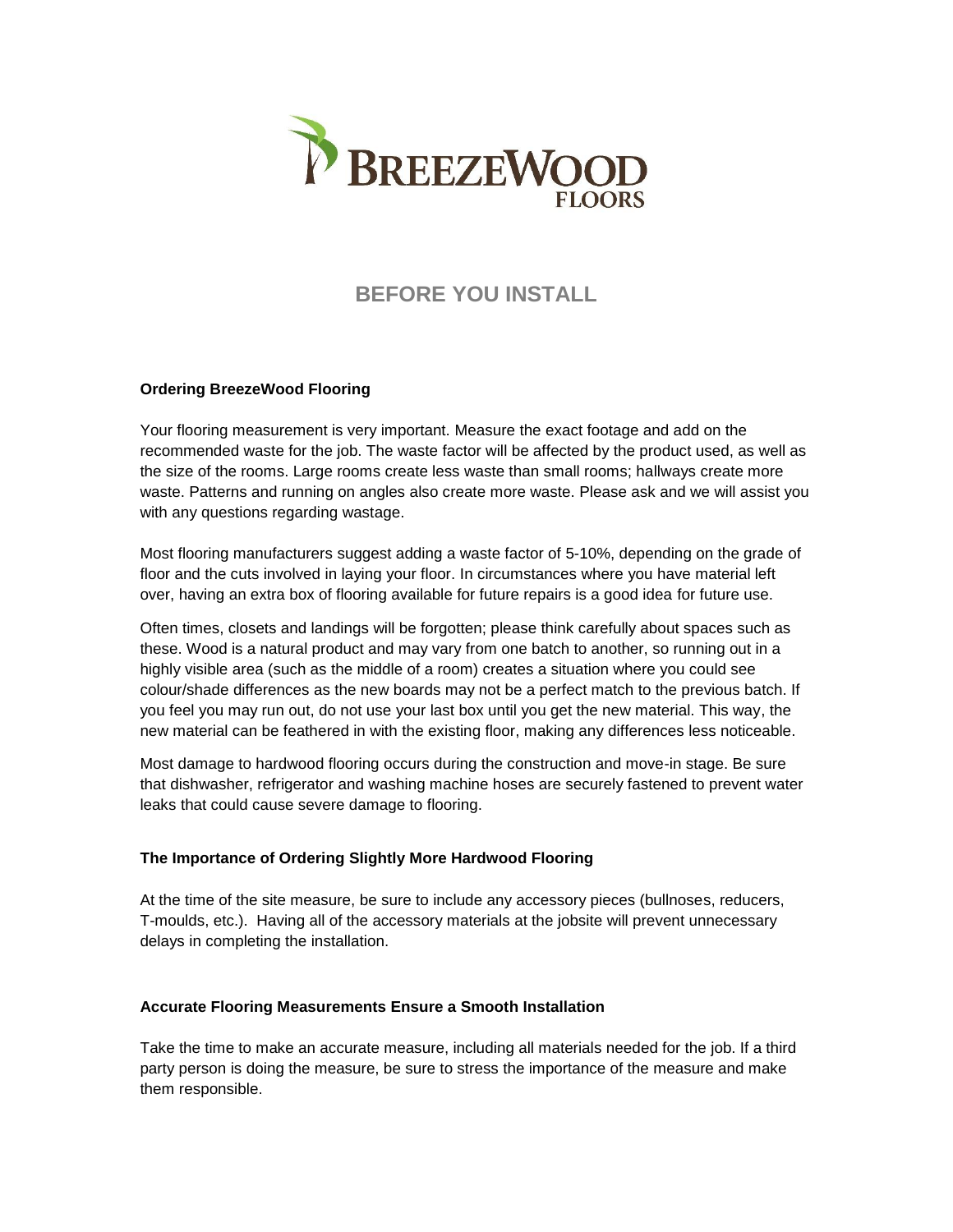## **SITE CONDITIONS:**

## **Humidity**

Normal living conditions are considered 18-24 C (or 65-75 degrees Fahrenheit) with a relative humidity between 30-50%. This is the range that is best for your health which is also best for your wood flooring.

## **Relative Humidity and Hardwood Flooring**

- 1. Wood shrinks when exposed to low humidity and expands when exposed to high humidity. In Canada, we have very dry winters and humid summers, so it is important to control the humidity through humidification and dehumidification in order to keep yourself and your floors healthy.
- 2. Damp air takes more energy to heat and cool, so spending money to get rid of the dampness in a crawl space or basement will pay for itself, not to mention the health benefits that can't be measured.

Solid wood flooring will perform best when the interior environment is controlled to stay within a **relative humidity range of 30% to 50% and a temperature range between 18 and 24 degrees Celsius**. Fortunately, that's the same range most humans enjoy. Although some movement can be expected even if your environment is within these recommended parameters, wood can expand and shrink dramatically outside of that range.

#### **Minimal Jobsite Conditions for Hardwood Flooring**

Wood flooring should be one of the last jobs completed on the construction site. Limiting the foot traffic and work done after your floor installation is complete will help prevent damage.

Evaluate the jobsite for potential problems before installation begins and before the wood flooring is delivered to the jobsite. Take pictures of any unacceptable jobsite conditions and record the humidity levels and moisture contents of the subfloor throughout the installation.

Upon failed site conditions; BreezeWood Flooring accepts no responsibility for any future hardwood issues related to failed jobsite conditions. This includes the ambient temperature and relative humidity at the time of installation and all variables that affect the long term success of the job. It is the owner's responsibility to record conditions prior to, and during installation.

#### **Installation Guidelines**

BreezeWood is happy to provide our hardwood flooring Information and Installation Guidelines. Following our recommendations will greatly reduce your call backs, and lessen the number of unhappy customers. National Wood Flooring Association (NWFA) statistics show that 78% of problems are in newly constructed homes in which 95% are moisture related.